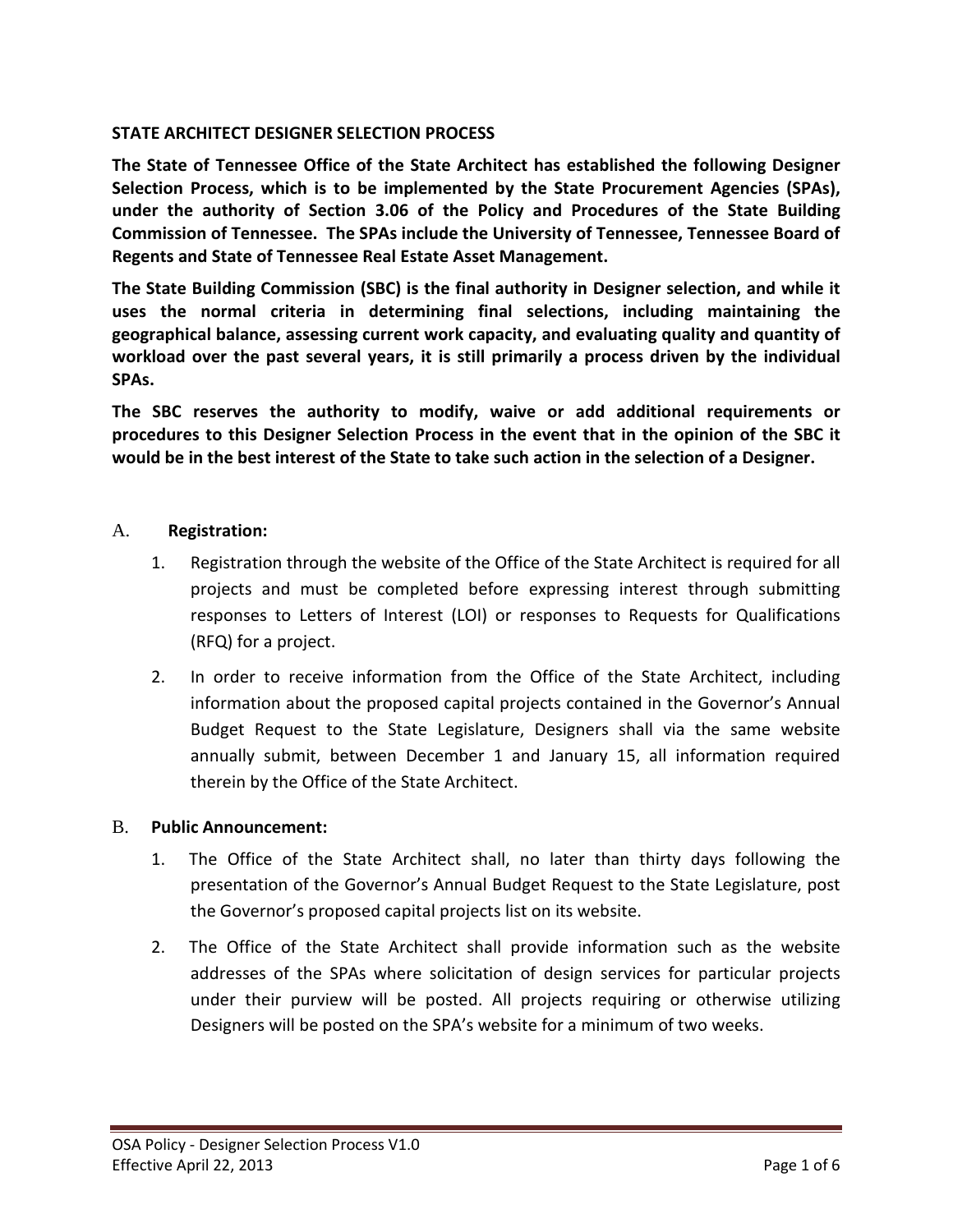- 3. On the website, the SPA should clearly define:
	- a) Project title;
	- b) Overview of the project, including any specialized or general design requirements;
	- c) The deadline for submission of interest;
	- d) General submission requirements;
	- e) The appropriate e-mail contact(s) for electronic submission for each project.
- 4. The public announcement of an RFQ shall be made available on the SPA's website.

# C. **Standards of Practice**

- 1. Tennessee firms are given primary consideration unless the State determines it is in the State's best interest to consider non-Tennessee firms.
- 2. Evaluators will primarily consider Designers within the region of a project.
- 3. Submission of proposals shall not create any rights, interests, or claims of entitlement for any proposer, including the best evaluated proposer.
- 4. The State reserves the right, at its sole discretion, to reject any and all submittals for projects and to waive immaterial irregularities in accordance with applicable laws, regulations, policies and case law.
- 5. Any form of business arrangement with consultants or joint venture partners may be proposed for State projects. However, the State prefers that a single firm contract with the State and serve as the primary contact, project leader, administrative manager and single source of responsibility, with any necessary business partners and consultants serving under that single firm's management. The State also prefers that this single firm have its principal place of business located in the State of Tennessee.

# D. **Standards for Evaluation Team Members**

- 1. The evaluation team required on all Major and Standard Projects should be composed of no less than three State employees.
- 2. Member selection is the responsibility of the SPA.
- 3. Members should be knowledgeable of the goals, scope and technical criteria of the project. A majority of the members should be knowledgeable of, through previous involvement in or previous work with others involved in, the design process.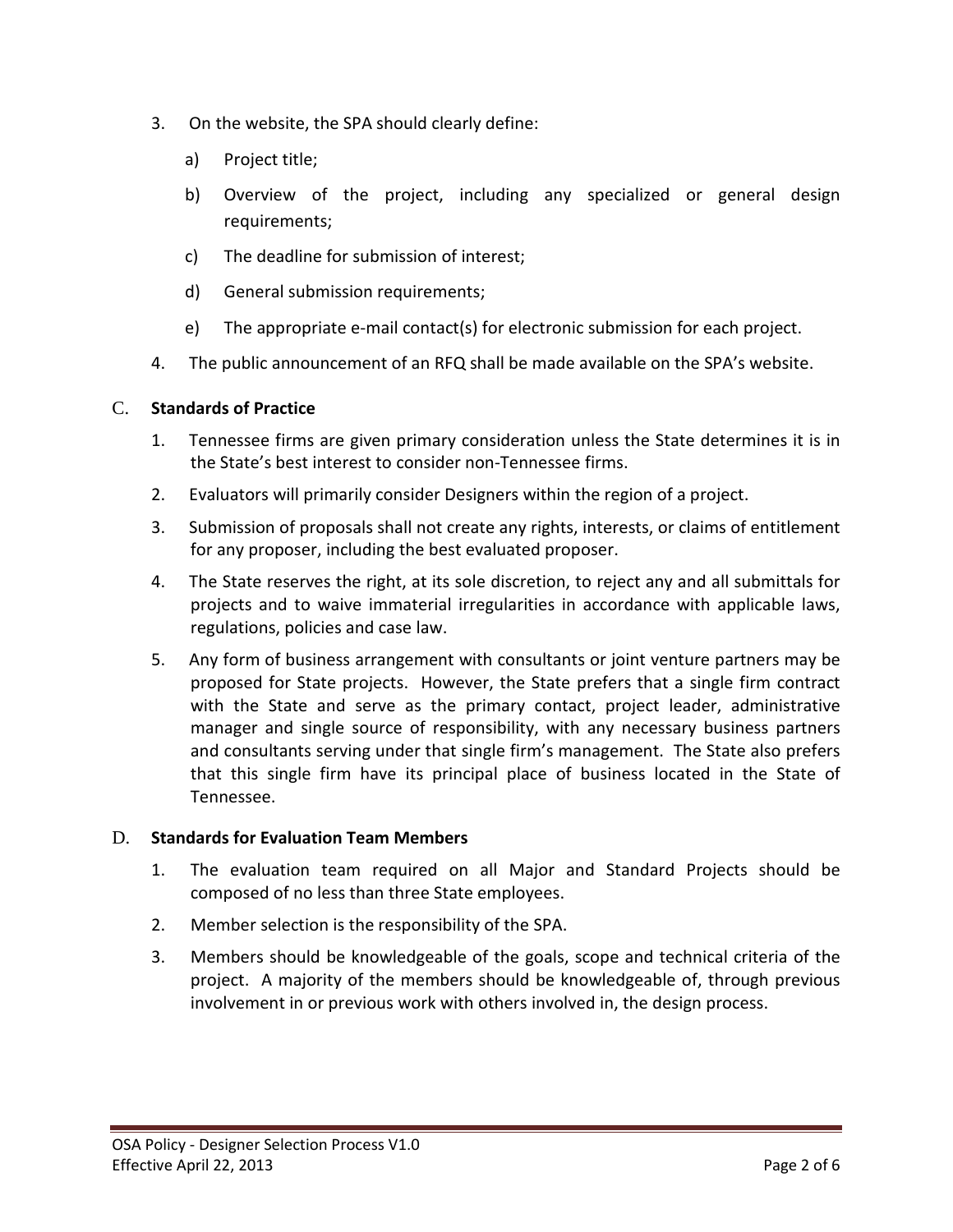- 4. Members shall perform evaluations objectively and avoid any appearance of impropriety.
- 5. Where appropriate, non-scoring technical advisors, who shall also perform their evaluations objectively and avoid any appearance of impropriety, may be utilized by the SPA to provide input to the evaluation team.
- 6. Prior to the evaluation of Designers, each evaluator shall acknowledge, in writing, that he/she knows of no conflict of interest in evaluating the proposing Designers.

# E. **Projects:**

- 1. Projects will be listed in three categories:
	- a) Major Projects, which are projects with a Maximum Allowable Construction Cost greater than \$20,000,000;
	- b) Standard Projects, which are projects with a Maximum Allowable Construction Cost of \$20,000,000 or less, but above \$3,000,000; and
	- c) Minor projects, which are projects with a Maximum Allowable Construction Cost of \$3,000,000 or less.

#### F. **Selection Process:**

- 1. Major Projects will require Designers to respond to an RFQ.
	- a) RFQs shall be consistent with the standards of the SPA procuring the Designer services, as approved by the Office of the State Architect.
	- b) The Designer shall include responses specific to all qualifications, experiences and technical criteria as outlined in the RFQ.
	- c) Evaluation Criteria
		- 1) The description and weighting of evaluation criteria will be provided in the RFQ. Criteria and their weighting will be derived from the specific needs of the project, but at a minimum, will include the following:
			- (a) General information and qualifications of the proposing Designer;
			- (b) Recent and relevant experience of Designer and consultants on up to five similar projects, including listing the staff and consultants used on the submitted projects;
			- (c) Staff for this project, including their qualifications and role for this project;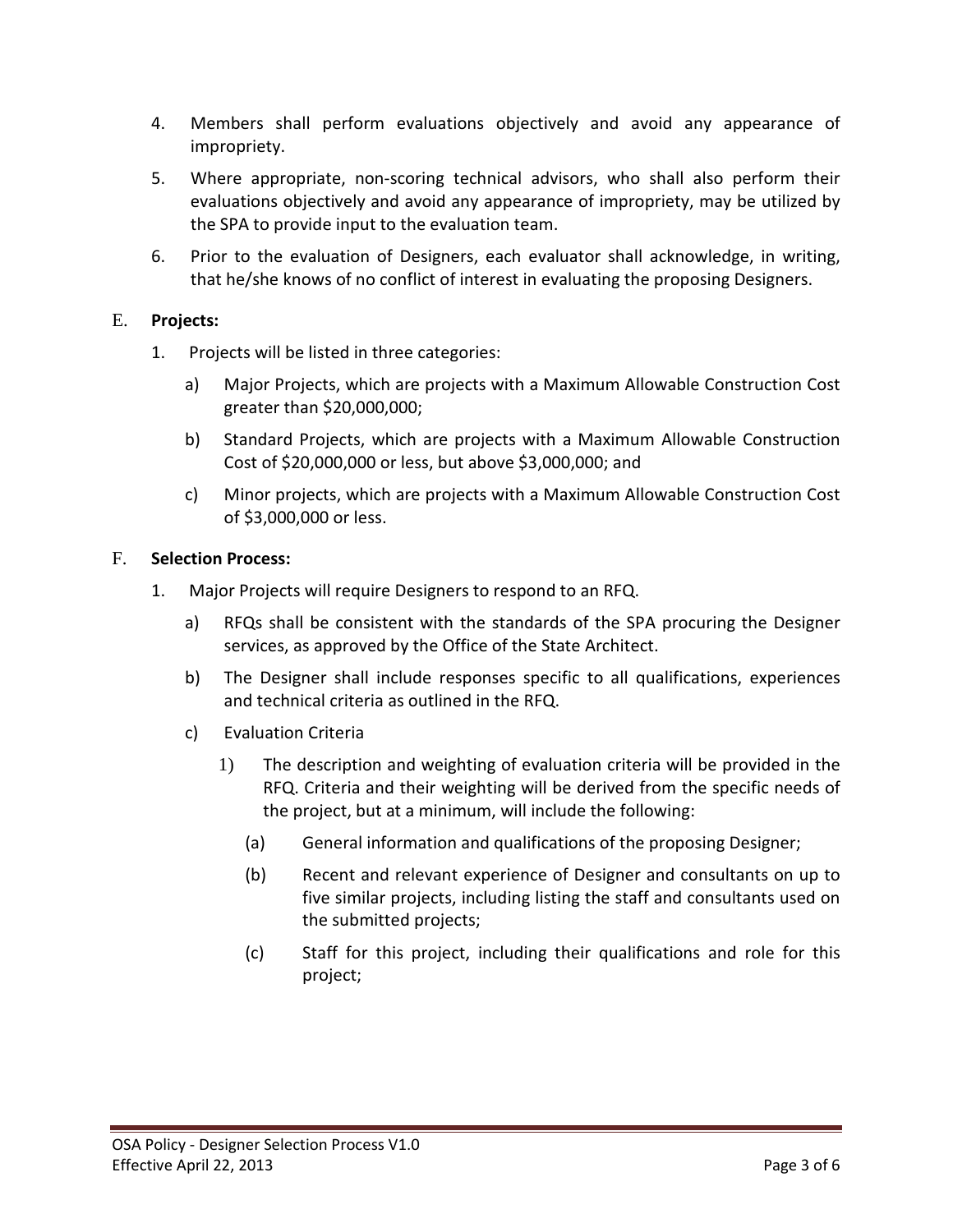- (d) Consultants for this project, including their staff's qualifications and role for this project, and including the Designer's experience with these consultants;
- (e) Any special design requirements or consultants needed for this project; and
- (f) Locations of staff, consultants, and special consultants.
- 2) At the sole discretion of the SPAs, additional criteria may be included, such as criteria to evaluate technical approach to the project or project scheduling.
- 3) The criteria and their weighting shall be included in the RFQ.
- d) Evaluation of the RFQ for Major Projects
	- 1) The SPA will establish an evaluation team that will review and evaluate the RFQ responses submitted by all Designers, and which will be comprised of at least three members, including at least one representative from the SPA and one representative from the user agency (UA).
	- 2) The evaluation team shall assign a score for each submittal, and shall prepare a written ranking and summary of the top three Designer recommendations in order of preference and a list of all Designers that responded to the RFQ. This summary shall be furnished to the Office of the State Architect no later than four business days prior to the meeting of the Executive Sub-Committee of the State Building Commission at which the recommendation is to be considered.
- 2. Standard Projects will require Designers to submit a Letter of Interest.
	- a) The Letter of Interest will be limited to four pages and should include responses to the following:
		- 1) General information and qualifications of the proposing Designer;
		- 2) Recent or relevant experience on up to five similar projects, including listing the staff and consultants used on the submitted projects;
		- 3) Staff for this project, including their qualifications and role for this project;
		- 4) Consultants for this project, including their staff's qualifications and role for this project, and including the Designer's experience with these consultants;
		- 5) Any special design requirements or consultants needed for this project; and
		- 6) Locations of staff, consultants, and special consultants.
	- b) Evaluation of Letters of Interest for Standard Projects: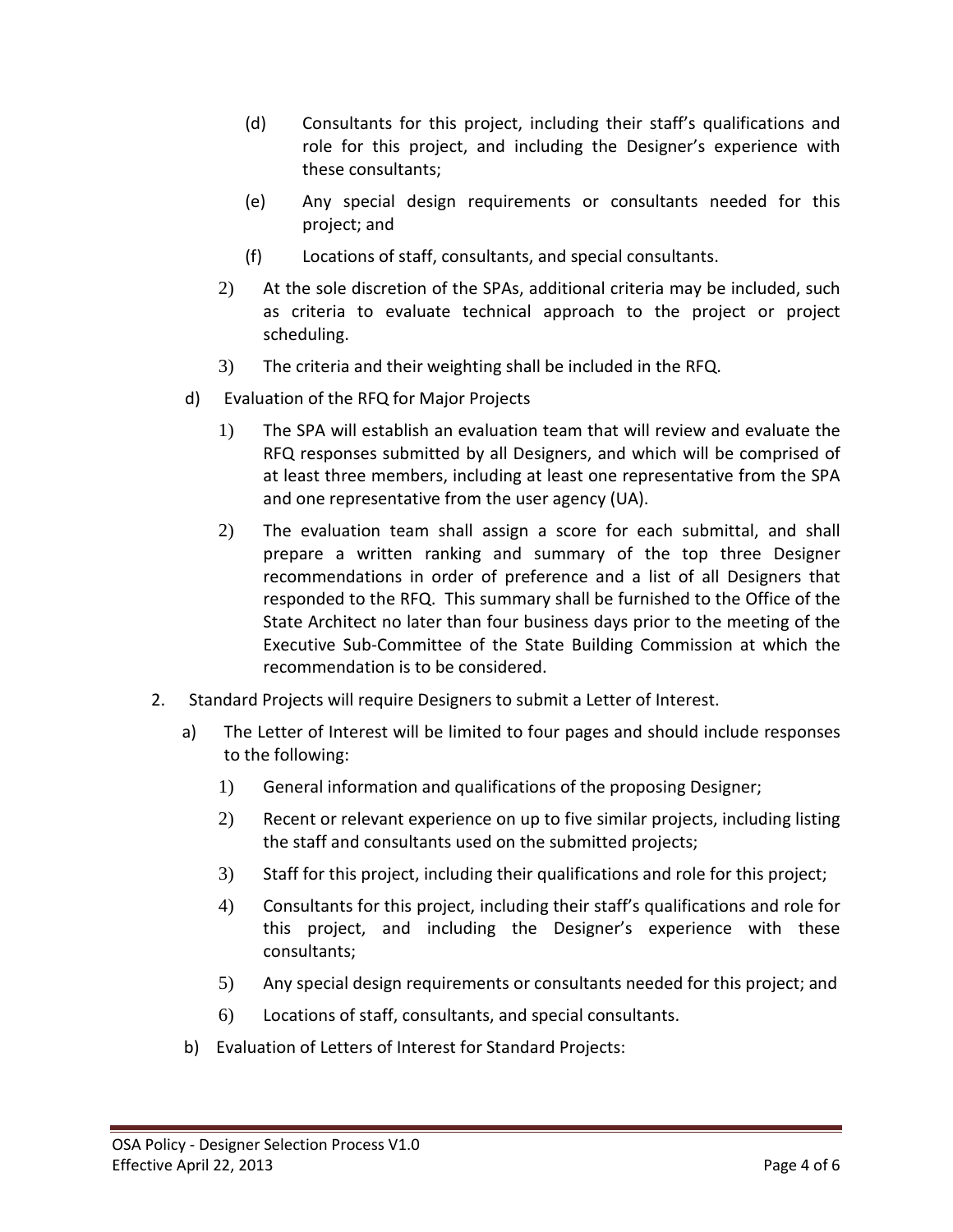- 1) The SPA will establish an evaluation team that will review and evaluate the Letters of Interest, and which will be comprised of at least three members, including at least one representative from the SPA and one representative from the UA.
- 2) The evaluation team shall prepare a written ranking and summary of the top three Designer recommendations in order of preference and a list of all Designers that submitted a Letter of Interest. This summary and a copy of each Letter of Interest shall be furnished to the Office of the State Architect no later than four days prior to the meeting of the Executive Sub-Committee of the State Building Commission at which the recommendation is to be considered.
- 3. Minor Projects may not require a Letter of Interest or an evaluation team. The SPA and UA will have the discretion to determine how to receive and process information from Designers expressing interest in a project in this category.
	- a) The SPA shall provide a notice on its website, or instead may directly solicit a minimum of three Designers who are appropriately licensed and are registered with the Office of the State Architect.
	- b) The SPA and UA shall prepare a written summary of the proposed top three Designer recommendations in order of preference and a list of the other Designers who formally expressed interest or were solicited. This summary shall be furnished to the Office of the State Architect no later than four days prior to the meeting of the Executive Sub-Committee of the State Building Commission at which the recommendation is to be considered.
- 4. Submitting Designer Recommendations for Projects to the State Building Commission
	- a) Upon receipt of the required information from the SPA, the Office of the State Architect shall distribute same to the State Building Commission or its Executive Sub-Committee no later than three days prior to the meeting of the Executive Sub-Committee at which it is to select the Designer for each project, unless the selection decision has been delegated by the SBC to the Office of the State Architect.
	- b) Once the selection of a Designer is approved, the SPA must within one hundred eighty days of the approval obtain the Executive Sub-Committee's additional approval if a decision is made not to proceed with the Designer selected.
	- c) Once the selection of a Designer is approved, the SPA shall within one year of the approval report to the SBC if a decision is made to cancel, to place on hold, or to otherwise not proceed with the project for which the Designer was selected.
	- d) Upon SBC or OSA approval of an awarded contract, the files will be open for public inspection